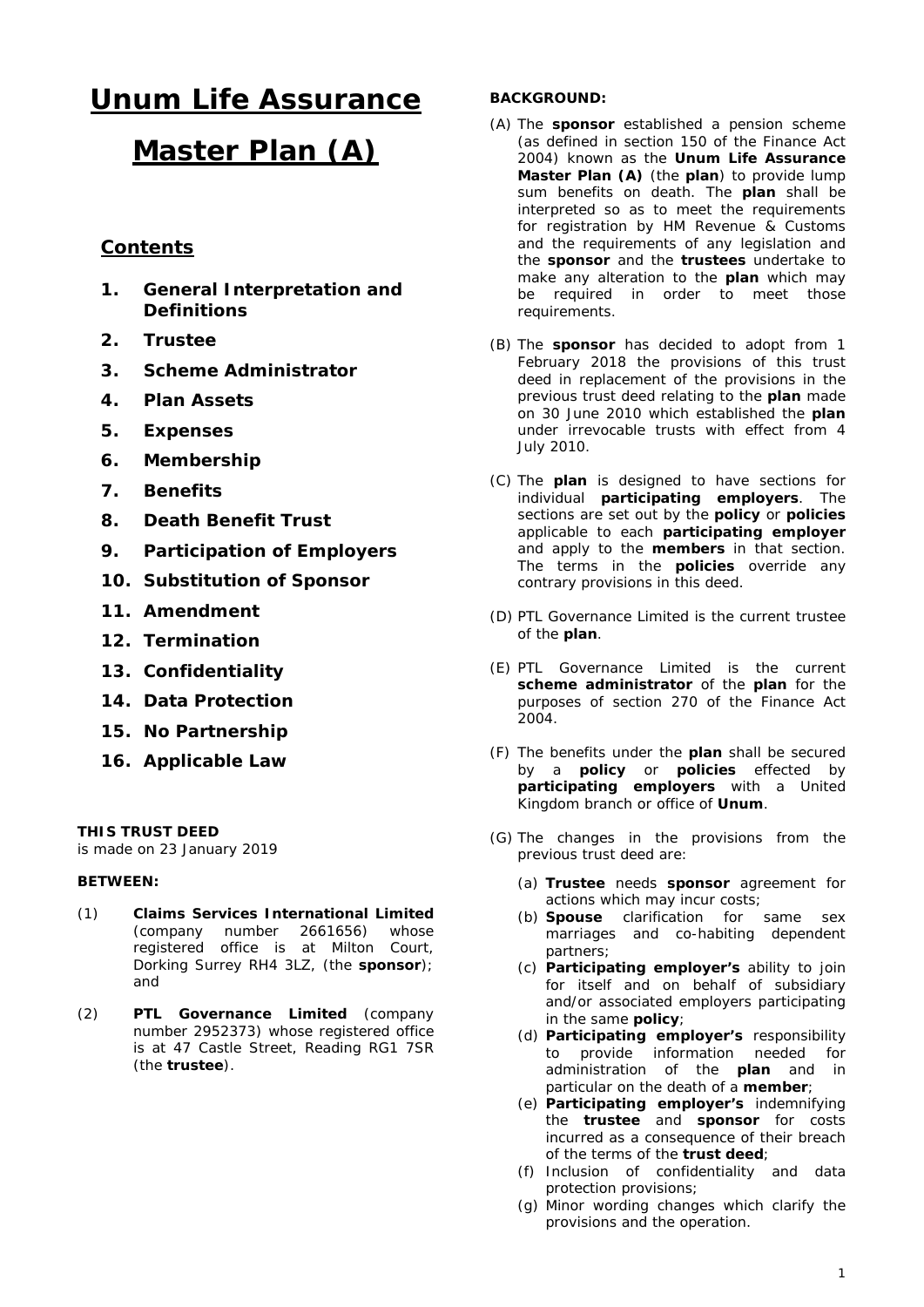#### **1. GENERAL INTERPRETATION AND DEFINITIONS**

#### **1.1 Interpretation**

- 1.1.1 In this deed where the context so allows, words in the singular shall include the plural and vice versa, and any term of a masculine gender may be read to include the feminine gender.
- 1.1.2 References in this deed to any statute or regulation made under it shall include a reference to any statutory amendment or re-enactment or as changed by law.
- 1.1.3 Without affecting the rights of the **sponsor** or the **trustee**, or those persons admitted to participate in the **plan** under clause 9.1, no other person shall be entitled to rights under the Contracts (Rights of Third Parties) Act 1999 as a result of this deed.

## **1.2 Definitions**

In this deed and any subsequent amendment the following expressions shall have the meaning given to them below:

**beneficiary** means such persons named below as are living at the date of the death of the **member**:-

- (a) the **spouse** or **civil partner** of the **member**;
- (b) the children and remoter descendants of the **member**;
- (c) any other children and remoter descendants of the parents of the **member**, and of the parents of the **spouse** or **civil partner** of the **member**;
- (d) any **spouse**, **civil partner**, widow or widower of any of the persons described in paragraphs (b) and (c) above;
- (e) the parents of the **member**, the parents of the **spouse** or **civil partner** of the **member**;
- (f) any person to whose advancement, maintenance, education or support the **member** shall, in the opinion of the **trustee**, have contributed;
- (g) any individual person or charity (including an unincorporated body or association) notified by the **member** to the **trustee** as a person or body who the **member** wishes to be considered as a recipient of benefit in the event of their death;
- (h) any individual person or charity (including an unincorporated body or association) who or which are entitled to an interest in the **member's** estate in accordance with their will;
- (i) the trustees of a trust independent of the **plan** for the benefit of one or more of the above **beneficiaries**;
- (j) any legal personal representative(s) of the **member** whether such **member** dies testate or intestate;
- (k) in the absence of there being any person in the categories described in sub-paragraphs (a) to (j) above, the **member's participating employer**;

the relationships described above shall include adoptive and step-relationships and relationships of the half-blood, and any former **spouse** or **civil partner** of the **member** and children conceived but yet to be born at the **member's** death.

**benefit** means the lump sum amount payable on the death of a **member**. The amount of **benefit** actually payable under the **plan** shall be limited to the amount paid to the **trustee** in respect of the **member** from the **policy**.

**civil partner** means a person in a registered civil partnership under the Civil Partnership Act 2004, or treated as being in a registered civil partnership under that Act.

**deposit taker** has the meaning given in sections 49(8A) and 49(8B) of the Pensions Act 1995.

**lifetime allowance** means the standard lifetime allowance as defined in Section 218 of the Finance Act 2004.

**member** means an employee in respect of whom **benefit** is payable under a **policy**.

**participating employer** means any person or body accepted by the **sponsor** to participate in the **plan** under clause 9. In respect of any **member** 'the **participating employer**' means that one or more of the **participating employers** by which they are for the time being employed.

**plan** means the Unum Life Assurance Master Plan (A) constituted by this deed.

**policy** means a policy for the time being in force issued by **Unum** covering some or all of the employees of a **participating employer** or **participating employers** to secure lump sum death benefits to be held on the trusts of the **plan**.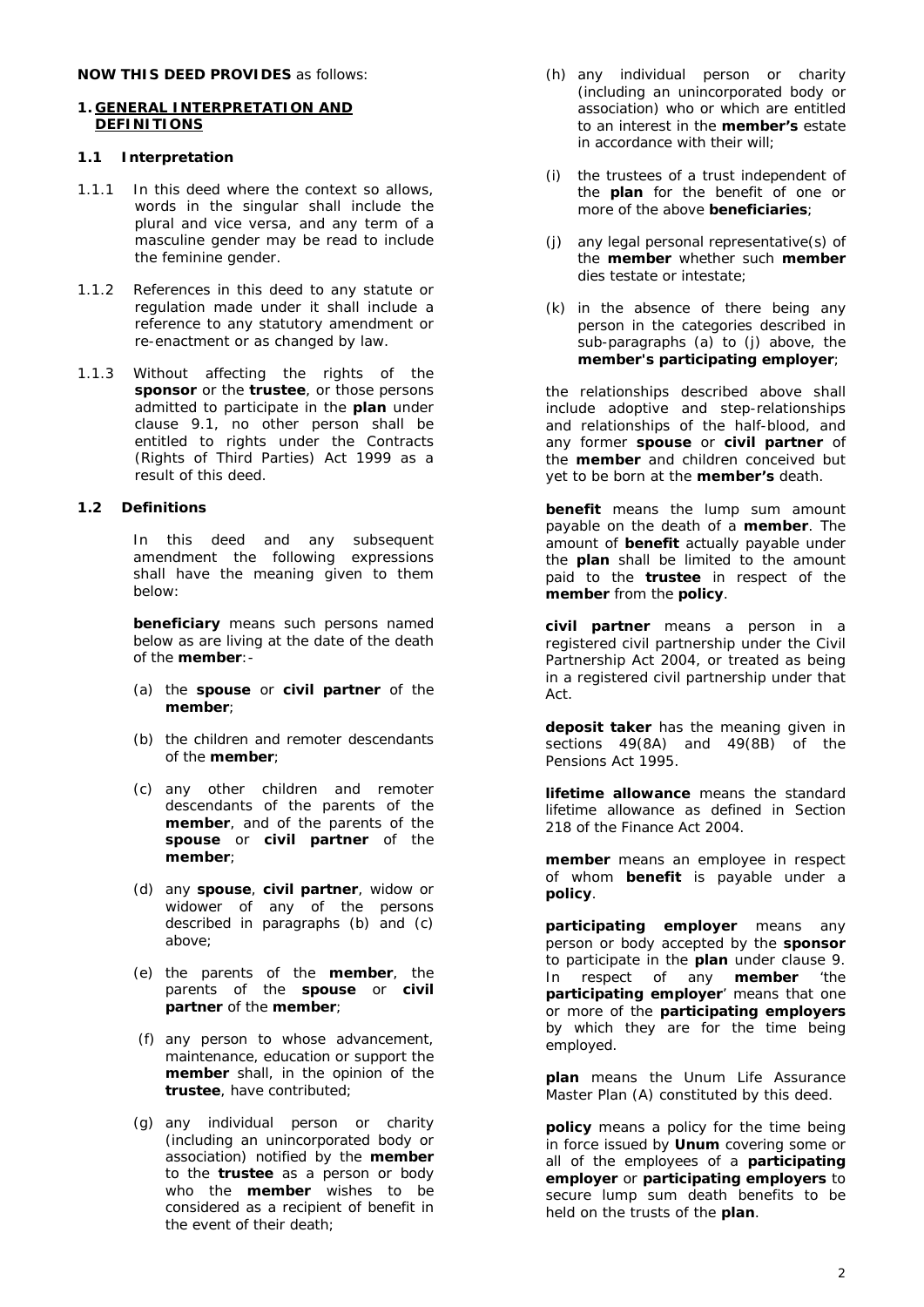**professional adviser** means any qualified solicitor, barrister, accountant, actuary, broker, medical practitioner or any other professional person the **trustee** reasonably believes to have the appropriate skills and experience to provide advice on a particular area and who provides that advice by way of business.

**registered scheme** means a scheme which is registered with HM Revenue & Customs under the Finance Act 2004.

**scheme administrator** means the person(s) appointed in accordance with section 270 of the Finance Act 2004.

**sponsor** means Claims Services International Limited or any company, firm or person who becomes the sponsor under clause 10.

**spouse** means a legal husband or wife, including a same sex spouse, or a person who in the opinion of the **trustee** is a cohabiting dependent partner of the deceased **member** or the first surviving if more than one such person.

**trust deed** means this deed and any other formal documents governing the operation of the **plan** at any time.

**trustee** means PTL Governance Limited or any person who becomes the trustee or trustees of the **plan** under clause 2.2.

**Unum** means the company called Unum Limited (company number 4921121), incorporated under the laws of England and Wales with its registered and head office at Milton Court, Westcott Road, Dorking RH4 3LZ.

# **2. TRUSTEE**

## **2.1 General provisions**

- 2.1.1 The **trustee** shall ensure the sole purpose of the **plan** remains at all times the payment of lump sums on death in respect of any **member** and that at all times the **plan** meets the requirements for being a **registered scheme** and no actions or omissions are made which would or might prejudice the **plan** being a **registered scheme**.
- 2.1.2 The **trustee** shall at all times observe the provisions of the **trust deed** and any amendments made from time to time to the **plan** or as required by overriding legislation.
- 2.1.3 The decision of the **sponsor** shall be final on all matters of doubt arising under the **plan**, all questions which are left to their determination or decision in relation to the **plan**, and on all matters relating to

the management and administration of the **plan** on which the **trust deed** is silent. The **sponsor** need not give reasons for any decision.

- 2.1.4 The **trustee** shall have the power, with the **sponsor's** consent, to make or revoke any regulation or other provision (not being inconsistent with the **trust deed**) as they think fit relating to any matter or thing not provided for under the **trust deed**, or for the administration of the **plan**. The **trustee** shall have the power generally to do all such acts and things as they may consider necessary or expedient for the maintenance and preservation of the **plan** and of the rights of the **members** and/or any **beneficiary** subject always to the consent of the **sponsor**.
- 2.1.5 If the **trustee** or the **sponsor** become aware that the **plan** may be subject to any tax or any fiscal imposition which was not anticipated at the establishment of the **plan**, they shall consult each other in good faith with a view to considering whether any amendment should be made to the **plan** under clause 11 or whether the **plan** should be terminated under clause 12, and shall use their respective reasonable endeavours to implement any actions agreed.

# **2.2 Appointment and removal of trustee**

- 2.2.1 The **sponsor** may by deed remove a **trustee** or appoint a new or additional **trustee** without any limit on numbers provided that one month's written notice shall be given to any **trustee** before that **trustee's** removal. Unless a body corporate (whether or not a trust corporation) is the sole **trustee** there must always be at least two **trustees**.
- 2.2.2 A **trustee** may resign as a **trustee** by serving at least one month's written notice or at least three months' notice if the **trustee** is a body corporate (unless the **sponsor** permits a shorter notice period) on the **sponsor**. If following such resignation there would be less than the minimum number of **trustees** specified in clause 2.2.1 the **sponsor** shall clause 2.2.1 the **sponsor** shall immediately appoint a new **trustee** or **trustees**, failing which the **sponsor** will instead become the **trustee**.
- 2.2.3 The resigning **trustee** shall execute such documents and do all such things as may be necessary to give effect to their resignation.

## **2.3 Payment of trustee**

2.3.1 Any **trustee** may be paid such fees as may be agreed with the **sponsor**. **Trustee** fees agreed by the **sponsor**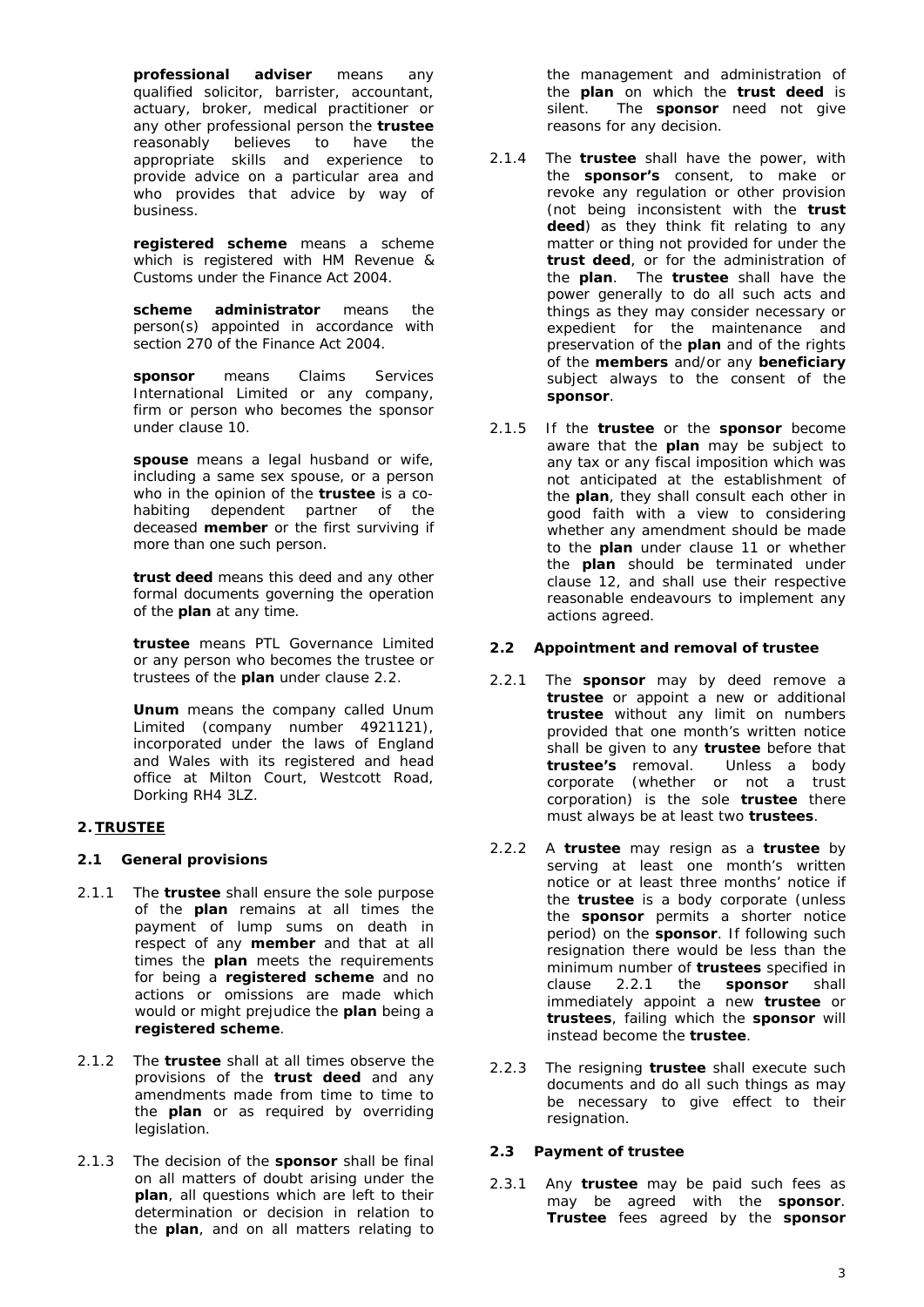shall be paid by the **sponsor** except for any expenses or costs under clause 8.1.7.

## **2.4 How trustee may act**

- 2.4.1 If a corporate body is sole **trustee** its procedures and the conduct of its internal affairs shall be governed by its constitution.
- 2.4.2 Where there is more than one **trustee**, the **trustees** shall decide, in consultation with the **sponsor**, how to conduct their meetings.
- 2.4.3 The **trustee** shall keep written records of their proceedings and decisions, and of all receipts and payments of **plan** assets.

# **2.5 Governance**

2.5.1 The **trustee** shall ensure the **plan** complies with all applicable legislative requirements concerning the governance and administration of the **plan**.

## **2.6 Delegation and professional advice**

- 2.6.1 The **trustee** may with the consent of the **sponsor** delegate (and if the **trustee** so decides permit a delegate to sub-delegate) any business relating to the **plan** for such periods and on such terms (including protection in favour of the delegate) and at such remuneration (if any) as the **trustee** thinks fit, and agreed with the **sponsor**, excepting the exercise of any discretion under the trusts of the **plan.**  Any such delegation (or sub-delegation) shall be authorised in writing before the exercise of any such delegated authority.
- 2.6.2 The **trustee** may, as they think fit, obtain the advice of any **professional adviser**. The **trustee** shall not be liable for any loss or error that results from having acted on any such advice.

# **2.7 Trustee protection**

2.7.1 The **trustee** (and any director or officer of a corporate **trustee**) shall not incur any personal responsibility or be liable for anything whatsoever except for breach of trust knowingly and intentionally committed or condoned by them or in the case of a professional **trustee** out of their own negligence.

## **2.8 Bank accounts and investment**

2.8.1 The **trustee** shall maintain in its name a separate account with such **deposit taker** as the **sponsor** may agree to hold money belonging to the **plan**.

## **3. SCHEME ADMINISTRATOR**

**3.1** The **sponsor** may in writing appoint and remove from time to time a person or persons to act as the **scheme administrator**.

- **3.2** The **scheme administrator** shall ensure that they carry out all duties and responsibilities conferred or imposed on the **scheme administrator** of the **plan** by Part 4 of the Finance Act 2004 or any other legislation.
- **3.3** Within three months of the date on which the **trustee** makes payment of **benefit** under clause 8 the **scheme administrator** will notify the **member's** personal representatives of the percentage of the **member's lifetime allowance** that such payment represents pursuant to the Registered Pension Schemes (Provision of Information) Regulations 2006.
- **3.4** The **scheme administrator** may with the consent of the **sponsor** authorise a person to act on their behalf in connection with any matters within the responsibility of HM Revenue & Customs.
- **3.5** The **scheme administrator** may be paid such fees as may be agreed with the **sponsor**. The **trustee** will not be liable for the payment of fees to the **scheme administrator** and such payment may not be made from **benefit** or the **plan** assets.
- **3.6** The **scheme administrator** may, as they think fit, obtain the advice of any **professional adviser**. The **scheme administrator** shall not be liable for any loss or error that results from having acted on any such advice.

## **4. PLAN ASSETS**

- **4.1 Plan** assets shall consist of:
	- (a) the **policy** or **policies**;
	- (b) monies held by the **trustee** representing the payment of **benefits**;
	- (c) monies paid to the **trustee** by a participating employer to increase the **benefit** payable in respect of the death of a **member**; and
	- (b) interest paid on the sums referred to in (b) and (c) above.
- **4.2** Each **policy** shall be held upon trust for the purposes of the **plan**.
- **4.3** The **trustee** will hold all the assets that it receives and the property representing them and all the income on trust to pay the **benefits** under the **plan**.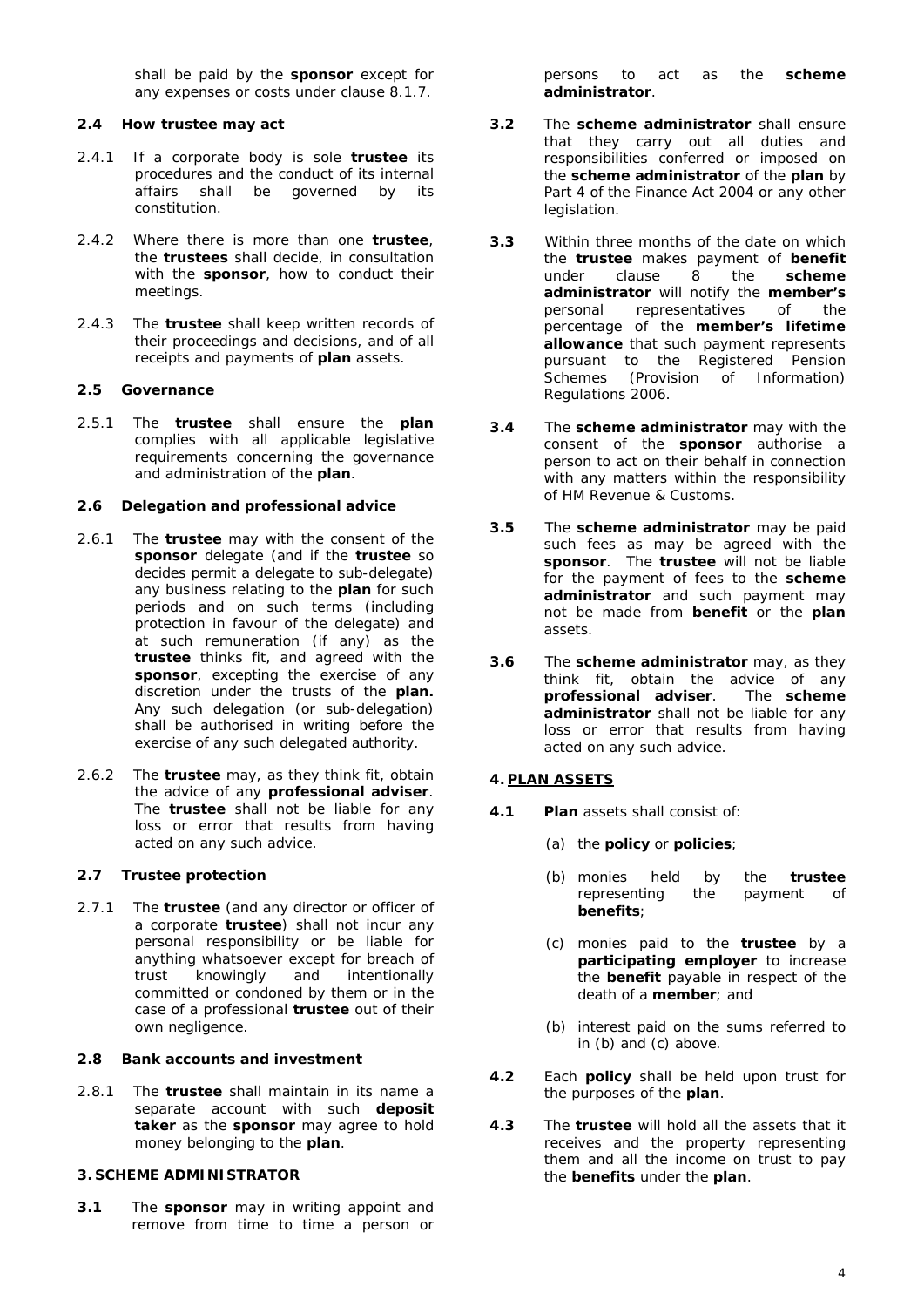# **5. EXPENSES**

**5.1** Any costs, charges and expenses (including interest thereon) of operating the **plan** shall be paid by the **sponsor**  except for any expenses or costs under clause 8.1.7.

#### **6. MEMBERSHIP**

#### **6.1 Membership**

- 6.1.1 An employee is eligible to be a **member** of the **plan** if they are eligible for **benefit**  under the **policy**. An eligible employee's membership of the **plan** shall be on such terms (including as to termination of eligibility) as are set out in the **policy** and who satisfies any conditions imposed by the **participating employer** and/or the **sponsor**.
- 6.1.2 The decision of **Unum** as to the eligibility of any employee under the **policy** is final.

#### **6.2 Termination of membership**

6.2.1 An employee ceases to be a **member** on the earliest date on which cover under the **policy** ceases in respect of that employee.

## **7. BENEFITS**

- **7.1** A lump sum will be payable in respect of a **member's** death to the **member's beneficiaries** in accordance with clause 8. The amount of the lump sum will be the amount paid in respect of the **member** from the **policy**.
- **7.2** A **participating employer** may, at their own expense, increase the lump sum payable in respect of a **member's** death by passing additional monies to the **trustee** for payment in accordance with the provisions of the **trust deed**.
- **7.3** No **benefit** shall be capable of being assigned or applied for the benefit of any person other than the person entitled or contingently entitled to that **benefit**.
- **7.4** The **benefit** may be reduced by tax, duty or other imposition due in respect of the **benefit** in accordance with clause 8.3.
- **7.5** Notwithstanding anything in the other provisions of the **trust deed**, the **trustee** shall be liable to pay the **benefit** only to the extent that the **benefit** will be met under the terms of the **policy** by which the **benefit** is insured.

#### **8. DEATH BENEFIT TRUST**

#### **8.1 Trusts of the plan**

8.1.1 **Benefit** payable under the **plan** shall be held by the **trustee** on the trusts of the **plan** with power to pay it in such shares

(and by one payment or a series of two or more payments) as the **trustee** in its sole discretion shall decide to any or all of the **member's beneficiaries**.

- 8.1.2 The **trustee** shall ensure such money held on trust is held in cash with a **deposit taker** solely for this purpose. Interest accrued on the **benefit** may be paid to the **member's beneficiary** or **beneficiaries** if the **trustee** so decides or otherwise retained for the general purposes of the **plan**.
- 8.1.3 The **trustee** shall use all reasonable endeavours to pay the **benefit** in accordance with clause 8.1.1 above within 2 years of the date that the **trustee** is notified of the **member's** death (or any earlier date they could reasonably have been expected to know of the **member's** death). If the **trustee** has not paid the **benefit** within two years of being notified of the death of the **member** or (if earlier) the date on which the **plan** is terminated, the **trustee** shall automatically be deemed to hold the benefit or any balance of the sum as a separate fund outside the **fund**, on trust for the **member's** personal representatives. However, where the residue of the **member's** estate passes as bona vacantia to the Crown, the Duchy of Lancaster or the Duchy of Cornwall, or the **trustee** is unable to identify or trace the **member's** statutory next of kin, it will instead be paid to such charity or charities as the **trustee** chooses.
- 8.1.4 The **trustee** shall take reasonable steps to establish the identity of, but is not obliged to identify all, potential **beneficiaries** of a **benefit** or the legal right of the **beneficiary** to receive the **benefit** and shall be entitled to rely upon information provided by the appropriate **participating employer** if it so decides.
- 8.1.5 The **trustee** may have regard to any document signed by the **member** expressing their wishes for the disposal of any sum payable under this clause 8.1. The **participating employer** shall use all reasonable endeavours to obtain and maintain a suitable nomination form from each **member**. The **participating employer** shall retain any such nomination form until such time as the **trustee** is required to determine the **benefit** payable under the **plan**.
- 8.1.6 The **trustee** may exercise its power under this clause by transferring or paying the **benefit** (or any part of it) to trustees to hold on revocable or irrevocable trust (including discretionary trust) for any one or more of the **member's beneficiaries** as it shall decide. The **trustee** shall have the power to appoint or remove a trustee or trustees to such trust as it shall decide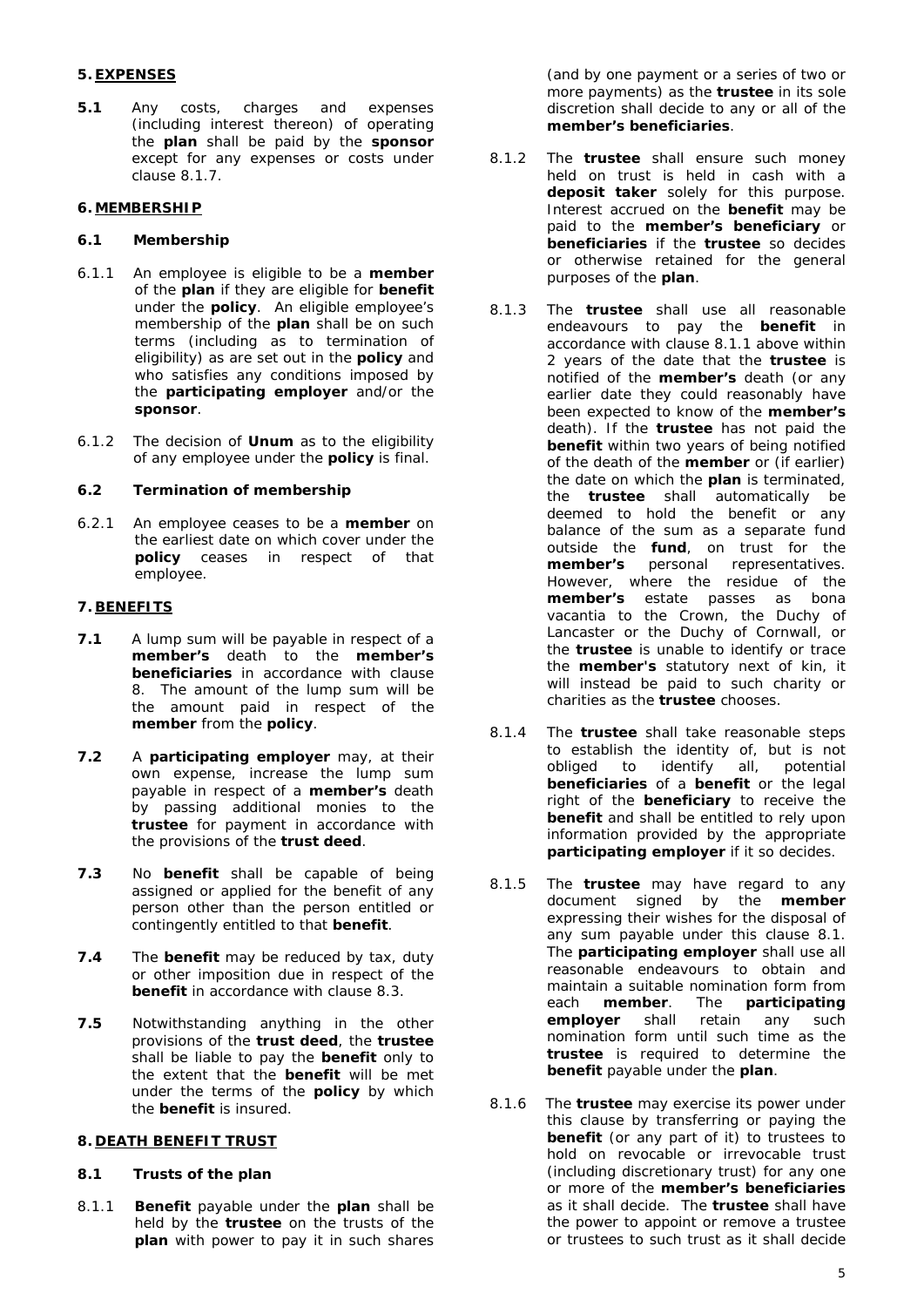and may provide for the payment of the appointee from the **benefit**.

8.1.7 Any expenses or costs incurred in the establishment of a separate trust in connection with any payment under clause 8.1.6, may be deducted from the **benefit** if the **trustee** so decides.

## **8.2 Incapacity and minority**

- 8.2.1 If in the opinion of the **trustee**, a **beneficiary** is incapable of acting by reason of illness, mental disorder, minority or otherwise the **trustee** may retain any money due to the **beneficiary** for any period and then pay it to the **beneficiary** or to their estate or to any other person who is or appears to the **trustee** to be responsible for their care.
- 8.2.2 The **trustee** shall not be obliged to attempt to determine whether any person has a legal right to be responsible for the care of the **beneficiary** and the receipt of any **benefit** by such person will be a complete discharge to the **trustee**.

## **8.3 Taxation**

- 8.3.1 The **trustee** may deduct from any **benefit** any tax, duty or other imposition for which they or the **scheme administrator** may be liable or jointly liable in respect of such **benefit**. Where the **trustee** or the **scheme administrator** is liable or jointly liable to tax, duty or any other fiscal imposition under the Finance Act 2004 or otherwise in respect of any **benefit** under the **plan**, the **trustee** may apply the **benefit** in whole or in part in the payment of such liability (including any interest due) and deduct the amount so paid from the **benefit**, or postpone payment of the **benefit** until the liability has been met or provision satisfactory to the **trustee** made for its discharge. This power shall extend to any tax for which the **trustee** may be liable jointly with any other person, including a **member** or another person entitled to the payment and to any charge to tax, any interest due to HM Revenue & Customs and any penalties payable to HM Revenue & Customs.
- 8.3.2 The **trustee** may be indemnified by the **participating employer** against all or part of any liability incurred by the **trustee** arising under clause 8.3.1.
- 8.3.3 Neither **Unum** nor the **sponsor** will become involved in any arrangements to pay tax due to HM Revenue & Customs in relation to the **plan** or as a result of payment of the **benefit**.
- 8.3.4 The **trustee** shall be under no duty to determine whether the amount of **benefit** payable under the **plan** in respect of a

**member** would exceed the **member's lifetime allowance**.

# **9. PARTICIPATION OF EMPLOYERS**

## **9.1 Participation of employers**

9.1.1 The **sponsor** may admit any company, firm or person to participation in the **plan** as a **participating employer** provided that some or all of their employees are covered by a **policy** with **Unum** and all other companies, firms or persons covered by the **policy** also participate in the **plan**. The **sponsor** may accept such form of confirmation as it agrees, from time to time, as notice of a company's, firm's or person's intention to participate in the **plan**. Participation will take effect on the date agreed by the **sponsor**.

## **9.2 Employer ceasing to participate**

- 9.2.1 A **participating employer** shall cease to participate in the **plan** when any of the following events takes place or when any notice given in accordance with the following provisions takes effect:
	- (a) the date they no longer have cover under a **policy** with **Unum**;
	- (b) where cover under a **policy** with **Unum** has not terminated, all of the **participating employers** covered under the **policy** (and not some only) may nonetheless cease to participate in the **plan** by giving one month's written notice to the **sponsor**;
	- (c) if required to do so by notice in writing from the **sponsor**; or
	- (d) the **trustee** decides to terminate the participation of the **participating employer** at any time after the **participating employer** enters liquidation, provisional liquidation,<br>administration. receivership. administration, administrative receivership or a voluntary arrangement.

## **9.3 Obligations of participating employers**

- 9.3.1 Each of the **participating employers** agrees (for itself and on behalf of any of its current and future associated or subsidiary employers participating in the **policy** which employ or which will employ **members**) to be bound by the provisions of the **trust deed** and the provisions of the **policy** and to comply with all the conditions of the **trust deed** and the **policy** so far as they apply to them.
- 9.3.2 Nothing in the **trust deed** or the **policy** restricts the right of a **participating employer** to terminate the employment of any of its employees who is a **member**.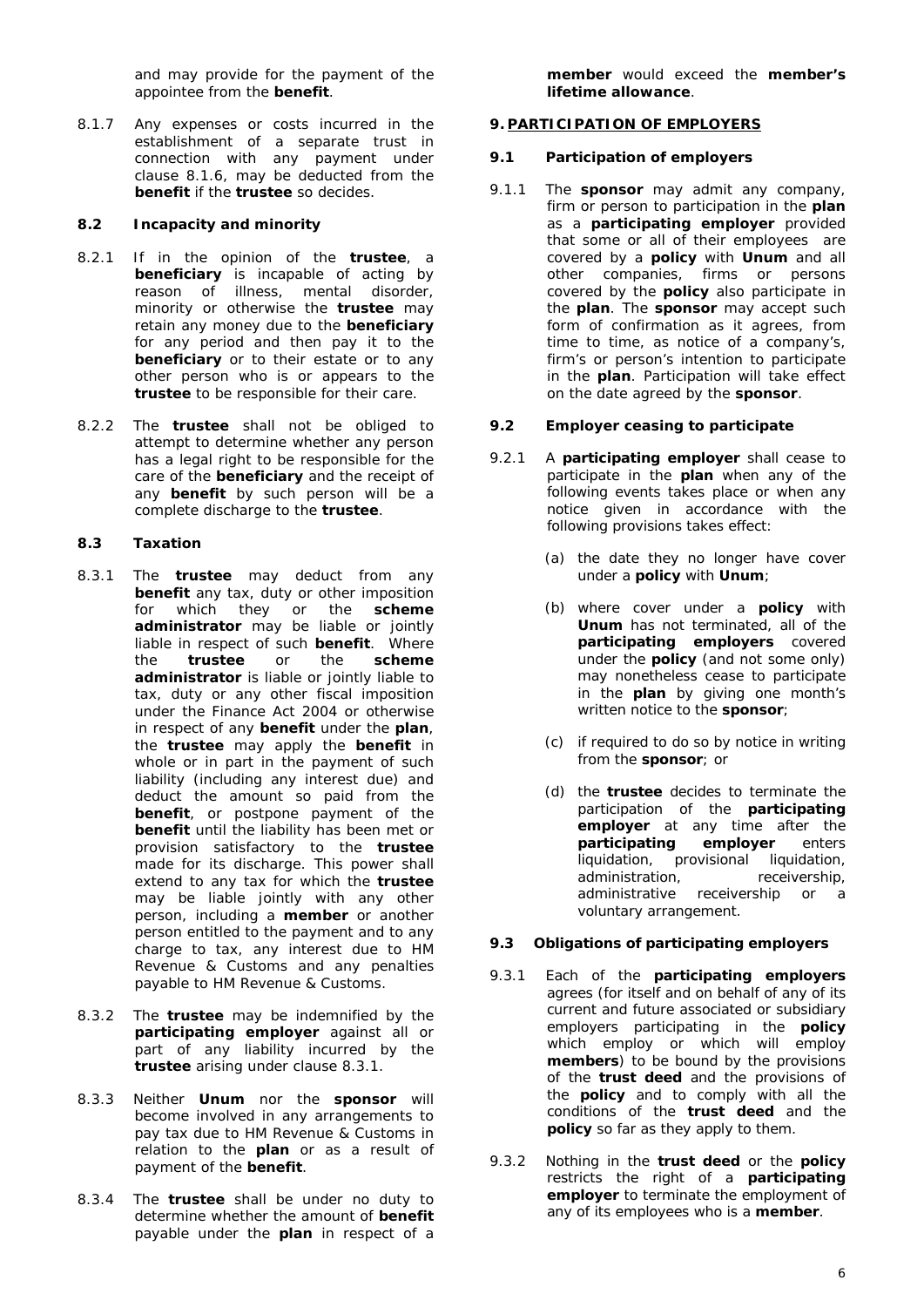9.3.3 The **participating employer** shall indemnify the **sponsor** and/or the **trustee** in respect of all reasonable costs or additional liabilities incurred by the **sponsor** or the **trustee** as a consequence of the **participating employer** breaching the terms of this **trust deed** and/or any applicable laws. For the avoidance of doubt, this includes the costs to the **sponsor** and/or the **trustee** of any additional work or expenditure (which includes, but is not limited to, legal costs) which it is required to provide as a result of the **participating employer's** breach of the provisions of the **trust deed** and/or any applicable laws.

#### **9.4 Supply of information by participating employers**

- 9.4.1 Each **participating employer** must on request promptly supply to the **trustee** (or as the **trustee** may direct) such information as it may require, and do or procure the doing of such acts or deeds as the **trustee** and/or the **sponsor** may require, in connection with the administration of the **plan**. In particular (but without limitation), in the event of the death of a **member** a **participating employer** must provide:
	- (a) details of the deceased **member's** personal representatives and of such other persons as the **trustee** may request for the purposes of clause 9;
	- (b) any expression of wishes completed by the deceased **member** and held by the **participating employer**, a copy of the deceased **member's** will and such other documents as may evidence the deceased **member's** intentions as to who should benefit on their death;
	- (c) details necessary for assessing, reporting and payment of any tax, duty or other imposition for which the **trustee** may be liable in respect of such **benefit**.
- 9.4.2 The **trustee** may rely upon any information provided to it by a **participating employer**. Upon receipt of that information the **trustee** shall not be under any duty to make further enquiries and shall not be responsible for any resulting loss.
- 9.4.3 In particular, but without prejudice to the generality of the **participating employer's** obligations under clause 13 below, the **participating employer** shall use its reasonable endeavours to ensure that any data, documents, information, or instructions that the **trustee** and/or sponsor requires from it (or others acting for it) are provided in a timely, accurate and complete manner, and in a form

accessible by the **trustee** or the **sponsor** as appropriate, together with such cooperation and assistance as the **trustee** or **sponsor** may from time to time reasonably require.

## **10. SUBSTITUTION OF SPONSOR**

- **10.1** Subject to the consent of the **sponsor** at the time (unless it has been dissolved) any company, firm or person may become the **plan's** sponsor (the new **sponsor**) provided that they execute a deed of substitution in favour of the **trustee** (whose agreement shall not be required) under which they assume the responsibilities of the **sponsor** under the **plan** and agree to observe and perform the provisions of the **plan** applicable to them as the **sponsor**.
- **10.2** From a date that the **sponsor** and the new **sponsor** agree, the **sponsor** shall be released from all obligations in relation to the **plan** and all other provisions of the **plan** shall take effect as if the new **sponsor** had originally been and is the **sponsor**.

#### **11. AMENDMENT**

- **11.1** The **sponsor** may without prior notice to the **members** add, delete or amend the terms of the **trust deed** (and any subsequent deed). Any amendment shall be effected in writing by the **sponsor** and may have retrospective or prospective effect and shall be notified in writing to the **trustee**.
- **11.2** The **sponsor** shall notify the **participating employers** in writing where, in the reasonable opinion of the **sponsor**, such amendment materially affects the **participating employers'** participation in the **plan**.
- **11.3** The amendment shall not alter the purpose of the **plan** or prejudice the **plan** being a **registered scheme**.

## **12. TERMINATION**

# **12.1 Termination of the plan by notice**

- 12.1.1 The **sponsor** shall at any time have the right to terminate the **plan** provided that:
	- (a) termination shall not have retrospective effect; and
	- (b) three months' prior written notice must be given to the **trustee**, **participating employers** and **Unum**.

# **12.2 Insolvency of the sponsor**

12.2.1 The **plan** shall be terminated if the **sponsor** enters into liquidation or its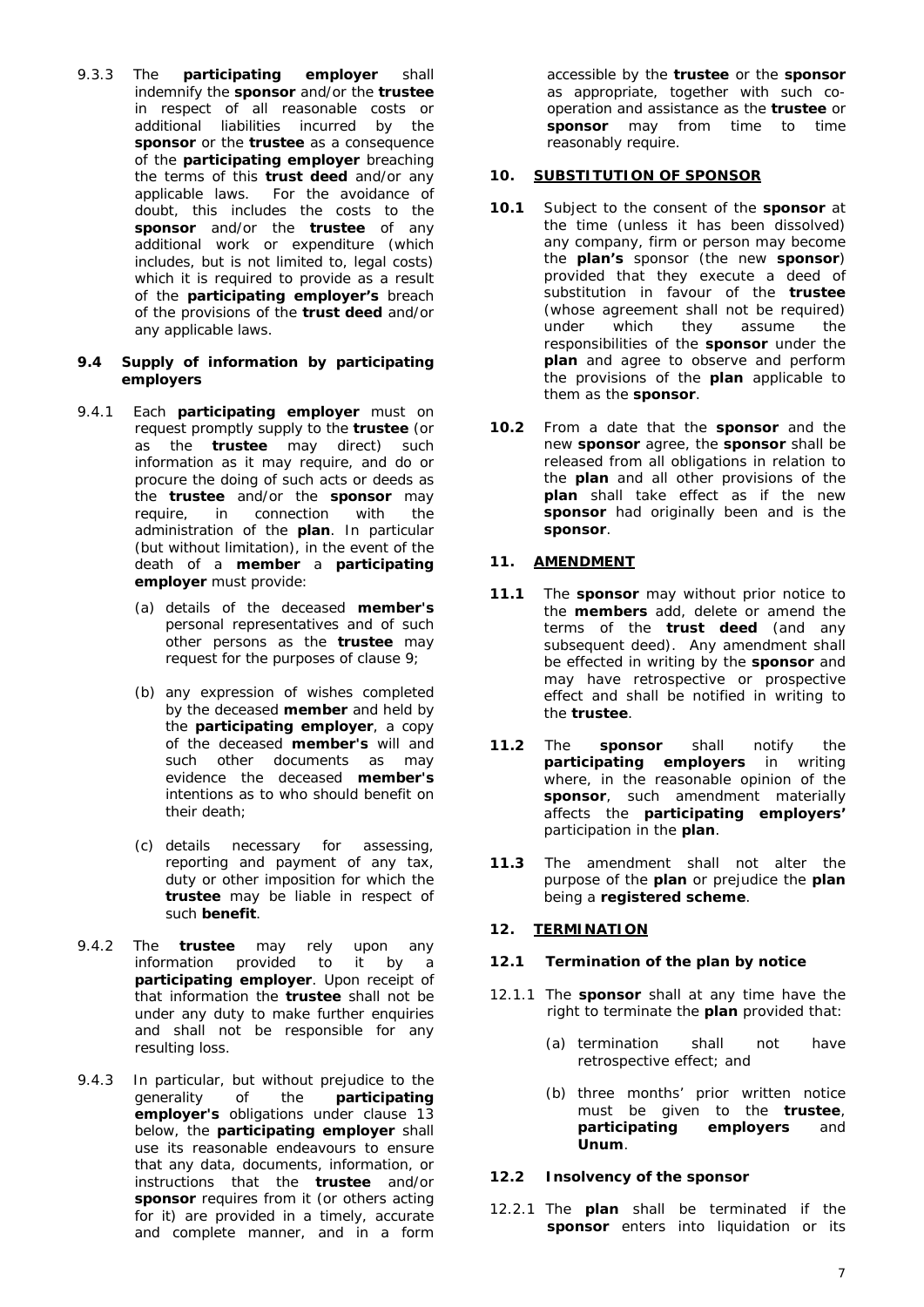undertaking is acquired by or vested in another person or it is dissolved, provided a new **sponsor** has not been substituted and the **trustee** is of the opinion there is no reasonable expectation of a new **sponsor** being substituted.

#### **12.3 Winding up the plan following termination**

- 12.3.1 Where **benefit** is being held by the **trustee** upon trust or where any claims in respect of **benefit** have been notified to **Unum**, the provisions of the **plan** shall continue to apply and termination under clauses 12.1 and 12.2 shall not have effect until the last remaining **benefit** is paid or applied.
- 12.3.2 Other than the payment of **benefit** due under clause 8 on termination of the **plan** the **trustee** shall not be responsible for the payment of any outstanding liabilities of the **plan** at the date of its termination except to the extent there are **plan** assets available to it that are not **benefit** being held on trust. Such liabilities may include fees and expenses payable to the **trustee** under clauses 2.3 and 5. Any assets thereafter remaining in the **plan** shall, subject to any legislative requirements, be returned to the **sponsor** or as the **sponsor** may direct.
- 12.3.3 Upon completion of the matters detailed above the **plan** trusts shall be dissolved.

## **13. CONFIDENTIALITY**

- <span id="page-7-0"></span>**13.1** Each party will treat as confidential all information (whether provided orally, in writing or in any other form) provided to it pursuant to, or in connection with this **trust deed** or any notice of participation, including in connection with the services provided under the **plan**. The parties acknowledge that the disclosing party retains all proprietary rights in its confidential information.
- 13.2 The obligations of confidentiality in clause [13.1](#page-7-0) shall not apply to any information which:
	- (a) is or becomes public knowledge other than as a consequence of breach of this **trust deed**; or
	- (b) is already in the possession of the other party without restriction before the date of receipt from the disclosing party; or
	- (c) is required to be disclosed by any applicable law, professional or regulatory authority or order of a court of competent jurisdiction.
- **13.3** This clause 13 shall survive termination of or expiry of any **participating employer's**

participation in the **plan**.

## <span id="page-7-1"></span>**14. DATA PROTECTION**

**14.1** In this clause [14](#page-7-1) the following terms shall have the definitions given to them in the data protection legislation (as defined<br>below): "data", "controller", below): "**data**", "**processor**", "**data subject**", "**personal data**", "**processing**" (and "**process**", "**processes**" and "**processed**" shall be construed accordingly), and, unless otherwise expressly stated or the context otherwise requires, the following words and expressions shall have the following meanings:

> "**data protection legislation**" means: any law, enactment, regulation, regulatory policy, by law, ordinance or subordinate legislation relating to the processing, privacy, and use of personal data, as applicable to the **plan**, and/or a party to the **trust deed**, including:

- (a) the Data Protection Act 2018 and any amending or subsequent laws or regulations in the UK;
- (b) the Regulation of the European Parliament and of the Council on the protection of natural persons with regard to the processing of personal data and on the free movement of such data, and repealing Directive 95/46/EC (General Data Protection Regulation) (EU 2016/679) ("**GDPR**") and/or any corresponding or equivalent national laws or regulations; and
- (c) any mandatory judicial or administrative interpretation of any of the above, and any mandatory guidance, guidelines, codes of practice, approved codes of conduct or approved certification mechanisms issued by any relevant supervisory authority,

in each case, as in force and applicable, and as may be amended, supplemented or replaced from time to time; and

"**plan personal data**" means **personal data** relating to **members** of the **plan** including such **personal data** provided to or made available to the **sponsor** and/or the **trustee** by or on behalf of the **participating employer** or provided to or made available to the **participating employer** by or on behalf of the **sponsor**  and/or the **trustee** in connection with this **trust deed**.

**14.2** Each of the **sponsor**, the **trustee** and every **participating employer** (each a "**party**") agrees and acknowledge that it shall each process **plan personal data** as data controllers and each **party** shall